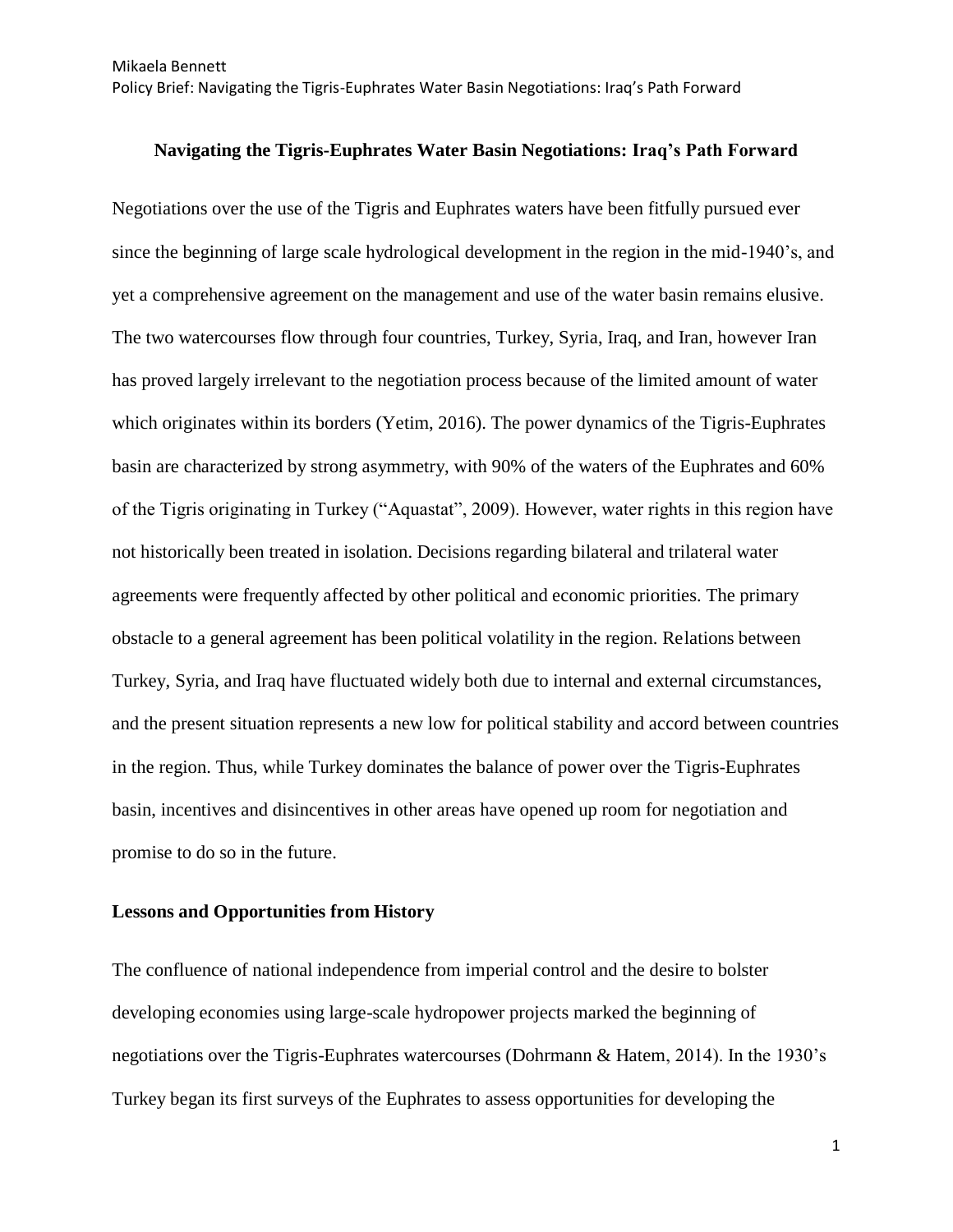waterway (Yetim, 2016). It is important to note that Turkey had a head start on the other two nations in achieving national independence (1922). However, Syria benefited from French research on waterway development and was able to pursue this objective quickly following independence from France (1945). Syria would go on to complete the first major hydroproject on the Euphrates, the Tabqa Dam, in 1973, with Turkey nipping at its heels. Both the Turkish Keban Dam, completed in 1974, and the Tabqa were conceived, planned, and implemented unilaterally (Yetim, 2016; Kibaroglu, 2002). Iraq, by contrast, would not complete its first major dam, Haditha, until 1987. (Kibaroglu, 2002)

By 1946 the first bilateral accord between two of the watercourse nations, the Treaty of Friendship and Good Neighbourly Relations, had been signed between Turkey and Iraq. A general document, it started off in the right direction by acknowledging Turkey"s need to construct dams and observations stations on the Euphrates, the intention of allowing technical experts to gather and exchange information, and the granting of prior notice to Iraq on any Turkish water projects (Kibaroglu, 2002; Dohrmann & Hatem, 2014). All three countries shared interest in managing the highly variable water flow of the Tigris and Euphrates. However, the negotiation process was already in trouble, and the first tri-partite negotiation would not be held until 1965, over twenty years later (Kibaroglu, 2002).

The very first encounter between two of the watercourse nations over water governance took place over a different watercourse, the Orontes, which is worthy of brief mention because of the precedent it set. The Orontes originates in Syria and Lebanon, and flows north, only emerging briefly in Turkey (a hotly contested territory at the time) before emptying into the Mediterranean. Turkey lobbied Syria to negotiate regarding this watercourse, and was rebuffed by Syria, who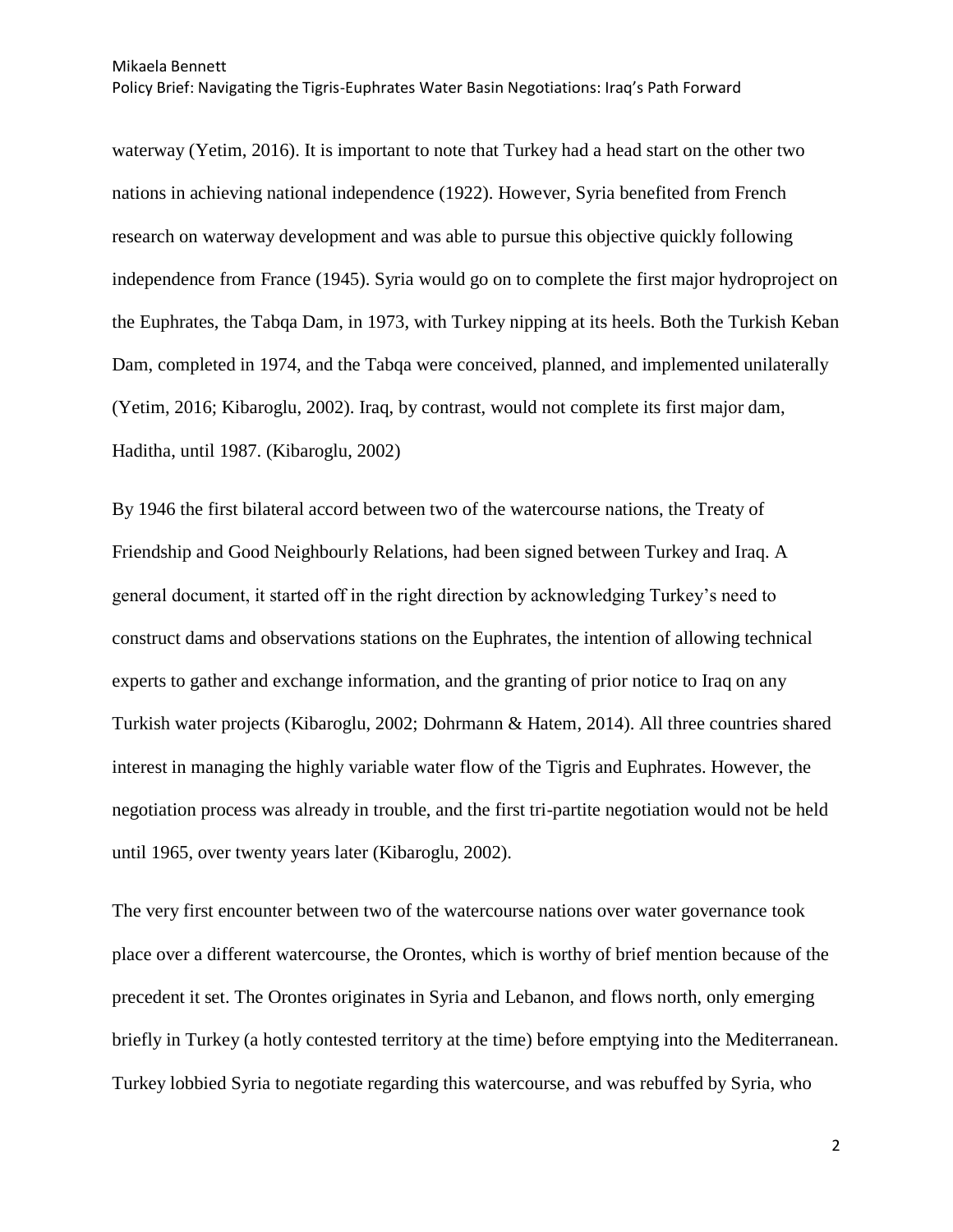chose instead to unilaterally pursue development plans with the Soviet Union after it backed out of talks with the World Bank to avoid negotiating with Turkey (Yetim, 2016). When Turkey began upstream development on the Euphrates, the roles were reversed. The development of the first two Orontes dams was completed in 1960 (Yetim, 2016).

Subsequent negotiations over the Euphrates and Tigris demonstrated a tendency towards positional bargaining, particularly by the downstream states who wished to establish guaranteed water flow amounts. Turkey generally advocated for a more holistic water basin analysis to determine water needs and equitable use, however "equitable" did not here mean equal (Kibaroglu, 2002). The downstream countries, especially Iraq, worried that such an assessment would not allow for future irrigation development and instead asserted their acquired rights through prior appropriation (Kibaroglu, 2002; Yetim, 2016; Dohrmann & Hatem, 2014). All parties have selectively employed international law to advocate for their position (Dohrmann & Hatem, 2014). Meanwhile, Turkey refuses to sign the UN Non-Navigational Uses of International Watercourses Convention at least in part because it fears it would hand the downstream countries veto power over upstream development and because it claims Article 5 is not clear enough in demanding water use efficiency (FAO, 2009; Kibaroglu, 2002).

The negotiation process was plagued from the very beginning by a chronic lack of trust. Political volatility in all three countries carved a history of shifting alliances in which it was difficult to create sustained relationships and adhere to long-term commitments. Iraq experienced several coups after independence, switched from a monarchy to a republic, settled in for a long dose of Saddam Hussein, only to be disrupted by the Iran-Iraq War, two separate U.S. invasions, weathered several changes in leadership post-occupation and the emergence of the Kurdish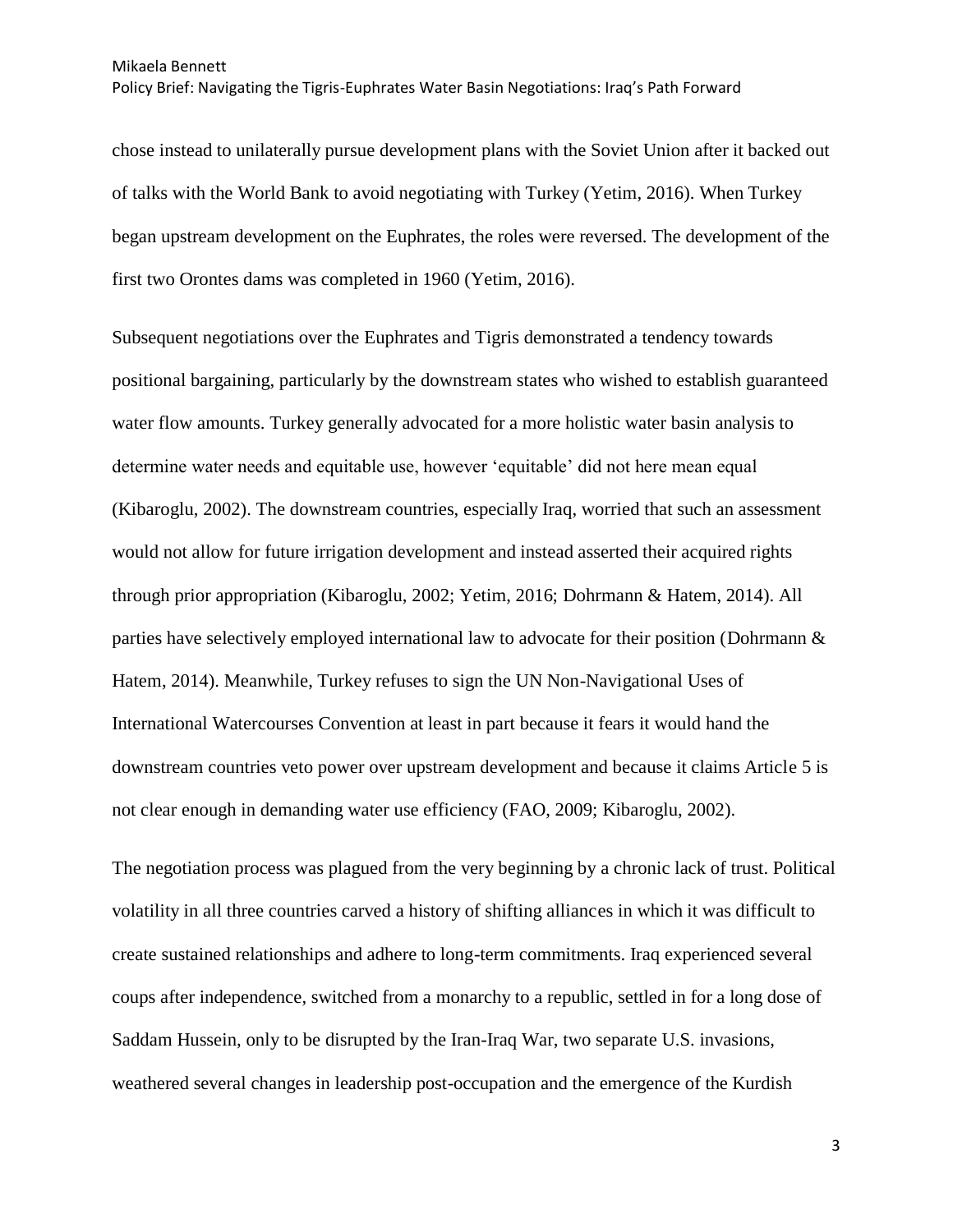Autonomous Region and ISIS. Syria has held steadier under Assad Sr. and Jr., however the emergence of the Islamic Republic of Iran and shifts in Iraq"s politics triggered political reversals in Syria over water agreements, and recently the country dissolved into civil chaos after the 2001 Arab uprisings (Yetim, 2016). Turkey, founded by vehement secularist Kemal Ataturk, experienced several military interventions in domestic politics, struggled with Kurdish separatists, attempted to re-orient towards Europe and enter the EU, and then took a radical turn towards religious authoritarianism. These political upheavals have held the Tigris-Euphrates negotiations hostage to outside issues. Some progress was achieved in spite of this volatility, but the political shifts meant that country positions changed unpredictably. Frequently, progress on watercourse agreements stalled due to unrelated political demands or economic concerns.

While initial negotiations involved technical experts, later negotiations largely occurred between political officials and leaders (Yetim, 2016; Kibaroglu, 2002; Kibaroglu & Maden, 2014). This shift corresponded with the realization of the first major water projects and as more extensive water basin development plans were pursued (Dohrmann & Hatem, 2014). This further subjected water negotiations to political manipulation related to other issues. In recent years a group of scientists have attempted to build an independent epistemic community, the ETIC, with members from all three water basin states as well as some from the United States (Kibaroglu, 2008). These efforts were undertaken in the hope that the strength of the technical and scientific community could be leveraged to shift negotiations away from political grandstanding. The parties have frequently accused the other states of providing inaccurate data to support their positions, so a strong and multi-national epistemic voice would provide key support to the negotiation process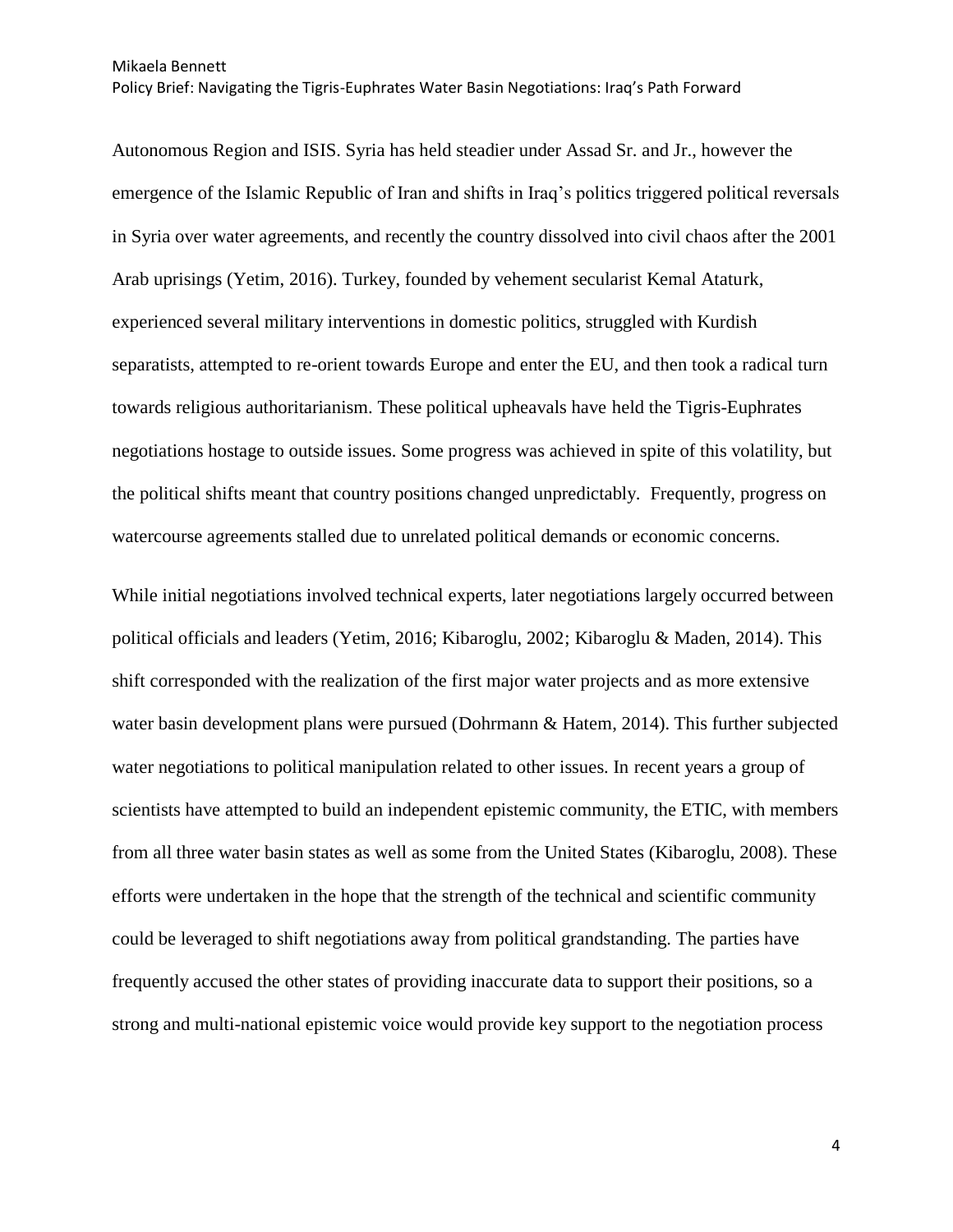(Yetim, 2016). However, their efforts are effectively on hold since they cannot gather data due to Syria"s ongoing conflict, ISIS, and inflamed Kurdish tensions in Turkey ("Euphrates", 2016).

A negotiated agreement is especially difficult to achieve in the Tigris-Euphrates basin because there is not enough water in the water basin to satisfy all three countries" stated demands (Yetim, 2016). It is possible that some of the countries overestimate the amount they require since these demands are not being made through an epistemic process (Dohrmann & Hatem, 2014). Nonetheless, hope may be found in other trade linkages and areas of national expertise (Dohrmann & Hatem, 2014). History shows that political actors in the region are capable of forming agreements and working relationships in spite of apparent enmity. Examples of this are: Syrian government coordination with ISIS to facilitate electrical power, Turkey"s collaboration with the PKK on real estate development and oil imports, Iraq"s working relationship with the PKK despite autonomy and separatists sentiments, the U.S./Iraqi coordination with Iranian forces against ISIS.

Water issues have not been negotiated in isolation, political goals (e.g. Turkey's procurement of Syria's withdrawal of support for Kurdish groups) and trade linkages (e.g. Syria's imposition of higher tariffs on oil transport via pipelines and Iraq's subsequent deal with Turkey to export oil via Turkey instead) shaped the countries" positions on water sharing (Yetim, 2016; Hipel, Kilgour, & Kinsara, 2013; Dohrmann & Hatem, 2014). Countries consciously weaponized unconnected issues in order to achieve their objectives with regard to water, such as Iraq"s refusal to pay Turkey \$79 billion in debt, which was incurred during the Iran-Iraq war, pending an agreement on Euphrates water (Yetim, 2016, p. 146). This has both hindered and helped progress in the past, but it is possible to use it to support an agreement. Where water allocations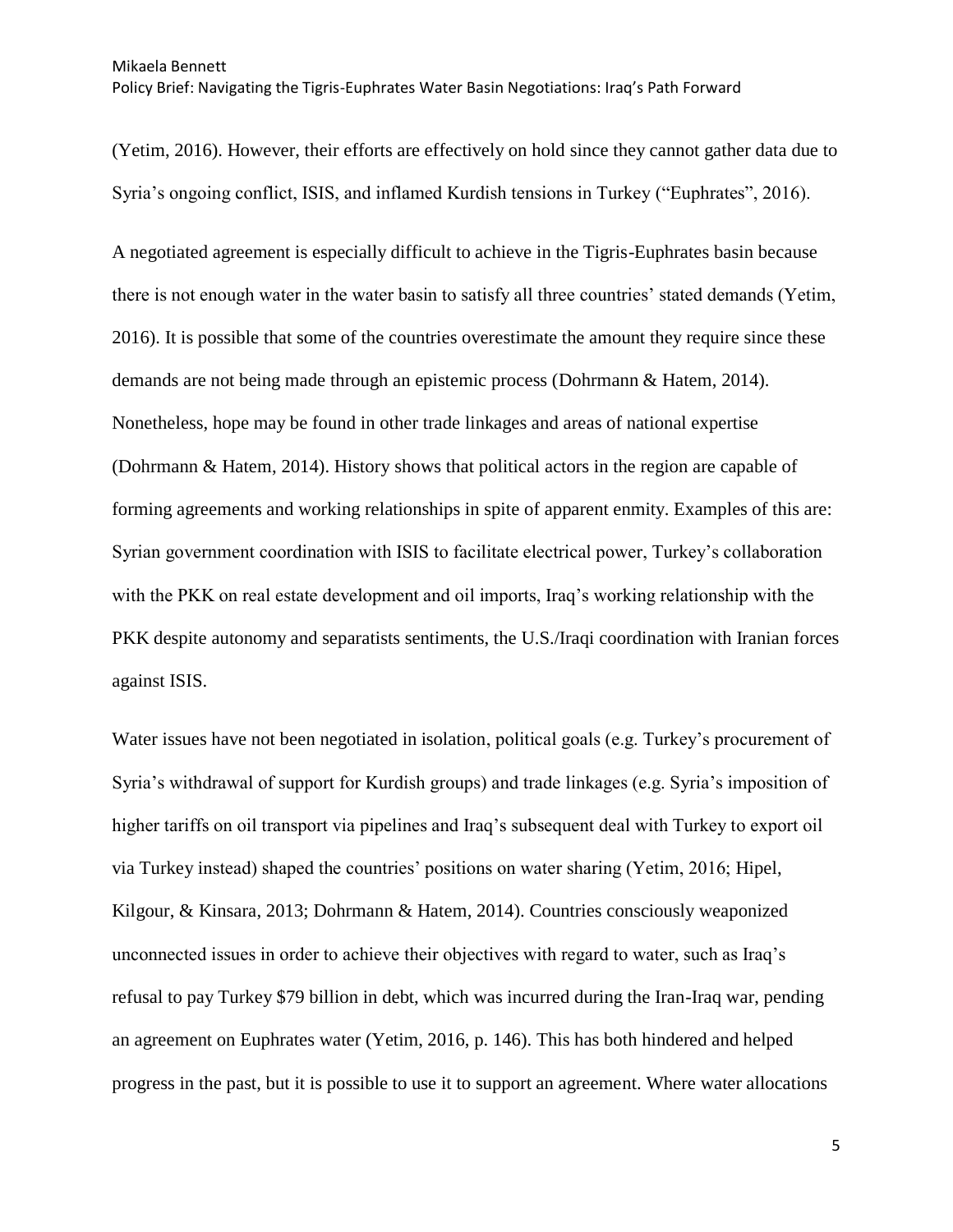come up short, other goods can be used to ameliorate the hardship incurred, such as exchange of technical expertise and resources, or favorable trade terms for other goods (Kibaroglu, 2002). While water is an important issue at present, it will only increase in importance in the future. Because it is a critical good for human survival it can be particularly intractable to negotiate around. It is important to pursue an agreement now, while the issues are relatively less pressing, so that future difficulties don"t result in military conflict and national economies develop sustainably.

The most recent agreement on the basin took place in 2009 between Syria and Turkey established a Strategic Cooperation Council which made significant steps towards a watercourse management regime. The council signed agreements regarding dam construction on the Orontes, Tigris water allocations to Syria, efficient use of water, and collaboration on drought and water quality issues. However, the process became mired in issues, including technical and financial capacity, and all further efforts were effectively canceled by the Syrian civil war. The agreements used the European Union Water Framework Directive as a model, perhaps due to Turkey"s bid for EU membership (Yetim, 2016). It is unclear whether Turkey"s methods and priorities will remain the same when negotiations resume as it has since dropped its bid for EU membership and moved sharply towards illiberal governance and Islamicization of society. If the 2009 agreement can be revived as a starting point for future negotiations there may be cause for optimism for Tigris-Euphrates water management.

# **Iraq's Situation**

Iraq"s position in the Tigris-Euphrates water basin is not favorable. While civilization has flourished historically on the Tigris and Euphrates in Iraq, the waters flow through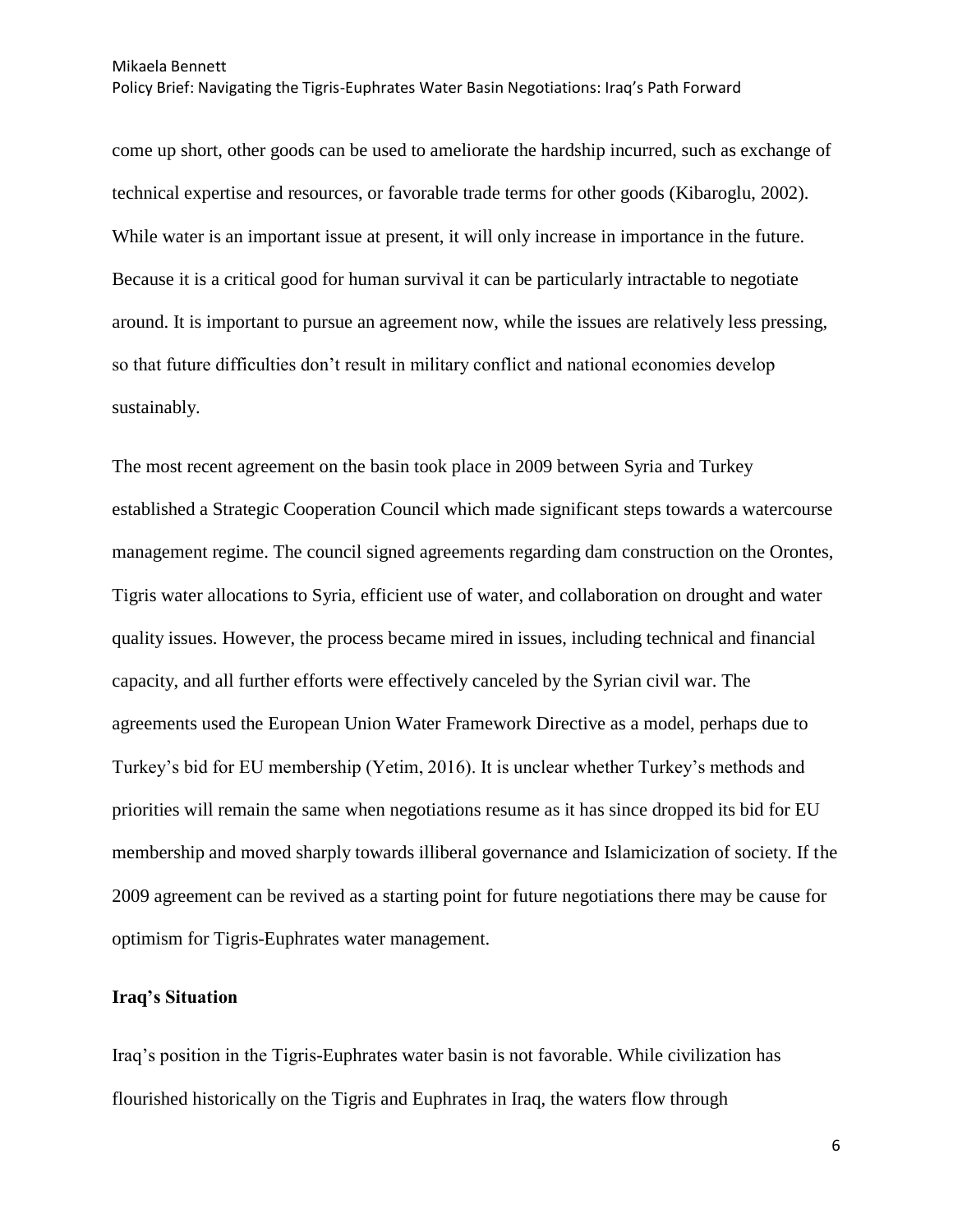predominantly hot and arid land in Iraq and are the primary source of water in the country. Iraq has struggled chronically with salinization and poor soils ("Aquastat", 2009; Yetim, 2016). Modern Iraq suffers from poorly developed irrigation systems, damaged and old infrastructure, and bureaucratic inefficiency and corruption which impedes development (Yetim, 2016; Filkins, 2017; Pearce, 2014; Abu-Zeed, 2016). Upstream hydro projects benefit Iraq by moderating the flow of both rivers, preventing severe flooding and moderating droughts. However, as upstream countries develop their agriculture and infrastructure and their populations grow the demands of these countries for increased water supply impede on Iraq"s previous access to the water supply (Yetim, 2016). Turkey possesses the geographic advantage as the majority of headwater locations fall within Turkey. The region's politics are characterized by antagonism and unpredictability, and multiple parties have weaponized the rivers in the past by blocking or releasing the waters (Yetim, 2016; Filkins, 2017; Pearce, 2014; Abu-Zeed, 2016). Water issues in Iraq will only increase in severity, it is critical that Iraq secure its water supply and sustainably manage its water resources.

# **Recommendations for Iraq**

A fair and adaptable negotiated agreement for Tigris-Euphrates water basin management which includes reassurances for downstream states is crucial for Iraq, the last state through which the waters flow. It is probable that no progress will be made toward a trilateral negotiated agreement until the conflict in Syria is resolved, as it is difficult to tell which party will emerge victorious or what form political leadership in the region will take afterwards. Nonetheless, Iraq has ample scope for improving its position in the interim. Iraq would benefit most from present investment in its own infrastructure. Major dams in Iraq are overdue for extensive repairs, putting large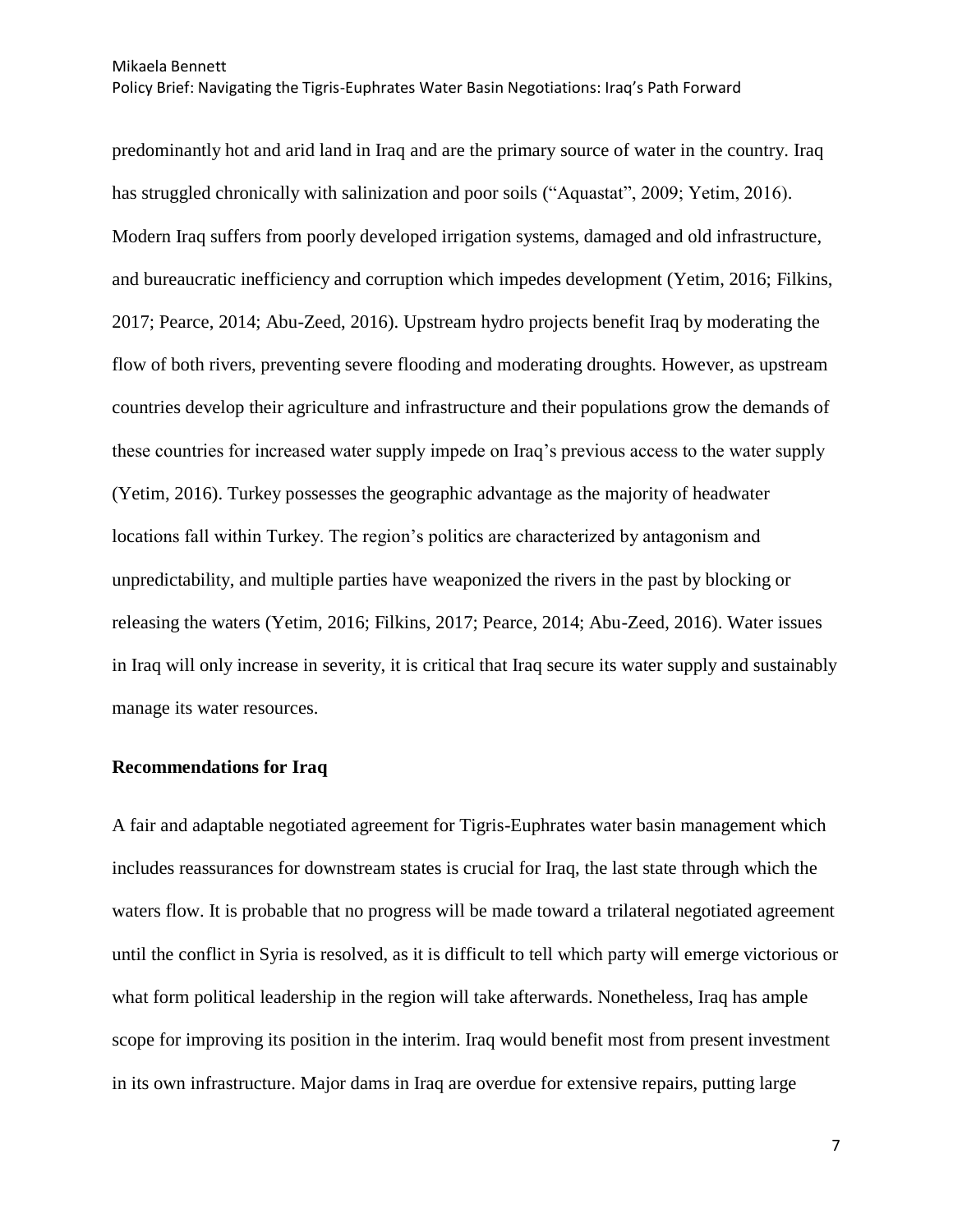populations at severe risk. Iraq can also take advantage of this time to develop and expand its irrigation systems as desired (Dohrmann & Hatem, 2014; Yetim; 2016; Pearce, 2014; Abu-Zeed, 2016; Filkins, 2017). This investment may strengthen its case for a larger share of Tigris-Euphrates water in any future settlement (Kibaroglu, 2002, Yetim, 2016). It would also be wise for Iraq to pursue irrigation reforms which combat salinization and improve water-use efficiency (Yetim, 2016; Abu-Zeed, 2016).

Iraq is also likely to stabilize before Syria does. If this is the case, then a bilateral management agreement with Turkey which establishes protocols for fluctuations in water availability due to precipitation variation and provides reassurances to downstream states could be a first step. If Iraq and Turkey can develop a management scheme based on sound epistemic information and fair dealing, then there is a good chance that the Syria will be persuaded to join. The input of a joint epistemic body like ETIC, which includes Syrian experts, would help ensure a fair agreement with high likelihood of sustainability. Furthermore, outside support from entities like the U.S., U.N., World Bank, or other countries may also help to build a sustainable agreement.

It may be beneficial to include broader development planning and support mechanisms in the agreement as well. Additionally, investing in deeper linkages between regional economies would help build trust and interdependence. However, it is still possible that Kurdish groups will push for independence and succeed. This would introduce a fourth party to the negotiation and impact Iraq"s national wealth and power negatively. If this occurs, it is unclear whether Turkey would support Kurdish independence (Dohrmann & Hatem, 2014). Turkey would provoke severe tensions with Iraq if they did so, however, a water basin management framework and economic integration would perhaps provide Turkey with incentives not to do so.